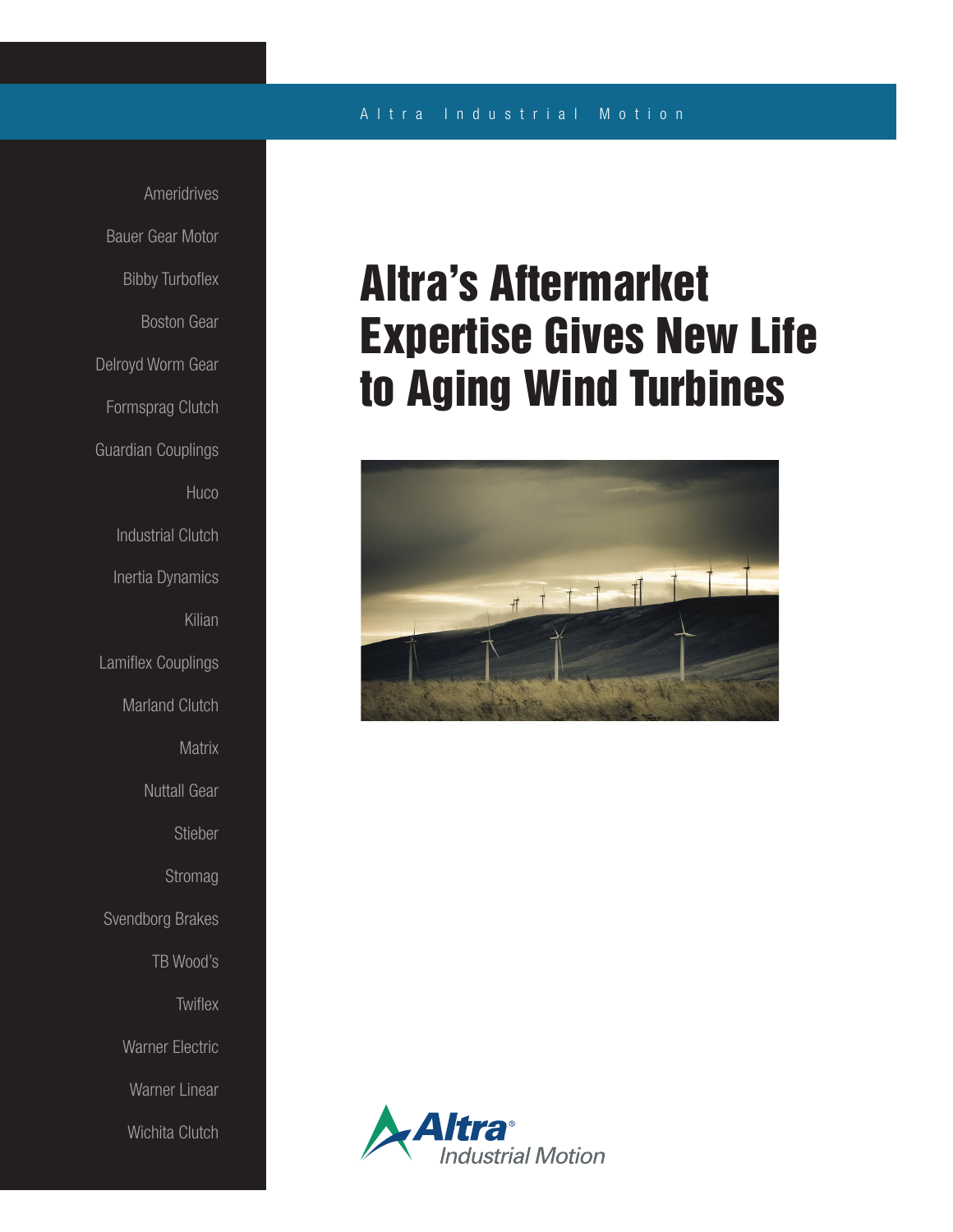## Altra's Aftermarket Expertise Gives New Life to Aging Wind Turbines



Wind turbine generators operate in particularly harsh environments, which places considerable challenges on the equipment during operation.

Many of the wind turbine generators (WTGs) installed across Europe as a result of the EU's Renewable Energy Directive 2009/28/EC are beginning to run out of maintenance warranty. This deadline doesn't have to be a burden on WTG operators: it can turn into an opportunity to increase wind turbines' service lives and improve performances, further reducing their carbon footprint.

 Steven Olsen, Managing Director for Altra Renewables at Altra Industrial Motion, looks at how aftermarket solutions can benefit the wind power industry.

 WTGs operates in particularly harsh environments, which places considerable challenges on the equipment during operation. For example, strong and unsteady winds and gusts can cause skidding or excessive loads, while ambient moisture can create a corrosive atmosphere and lubricant degradation.

 This is one of the reasons why WTGs, when installed, are covered with a warranty and service contract that often lasts 10-15 years. However, as the equipment ages and its warranty expires, maintenance becomes a key issue. Major and expensive components start to reach the end of their service life and need to be refurbished or replaced.

 The inspection and maintenance activities on WTGs are particularly laborious and costly, as the defective equipment may be located over one hundred meters above the ground, exposed to changing winds. For offshore wind farms access becomes an even greater challenge.

 Furthermore, the warranty and service contract often prevents WTG operators from thoroughly understanding their equipment and how to effectively inspect and maintain it, as these tasks are performed by the contractor appointed under warranty. As a result, at the end of the warranty period, operators will often find themselves exposed to high maintenance costs and prolonged downtime as service contracts are no longer valid. In these cases, many operators may feel resigned to decommissioning WTGs or at the very least undergoing expensive reparation operations.

 However, there is an alternative to these costly options, if the WTG operator is able to find an aftermarket partner. Aftermarket products can provide a high-quality, cost-effective solution to obtain spare parts or to completely repower these aging wind turbines. In this way, it is possible to extend the service life of WTGs, improving the overall performance and reducing maintenance or decommissioning costs.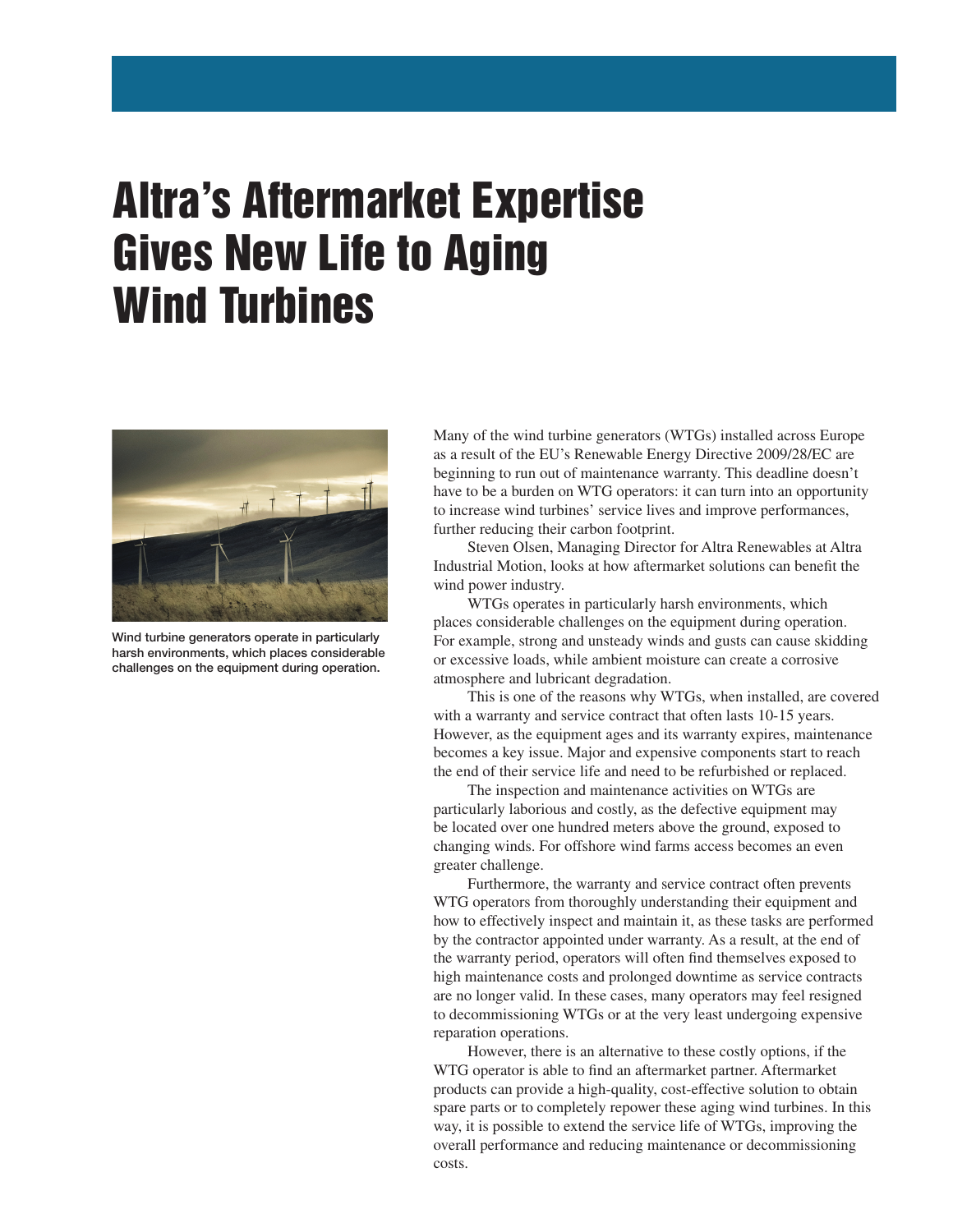

Altra Renewables provides technically advanced aftermarket products to satisfy the complex and challenging needs of the wind power industry.

 Altra Renewables, a division of the Altra Industrial Motion Corporation, provides technically advanced aftermarket products to satisfy the complex and challenging needs of the wind power industry. The many brands within Altra Renewables, such as Matrix, Svendborg Brakes, Stromag, Ameridrives, Warner and Twiflex have extensive experience in engineering and manufacturing integrated solutions for the wind energy sector.

 The aftermarket products provided by Altra Renewables are designed with as few moving parts as possible in order to simplify and reduce maintenance. Also, the components can be customized to address the specific needs of each WTG project and improve the overall turbine performance. In addition, when specialized equipment is necessary, the company is able to design, manufacture, test and supply brand new apparatuses, thanks to in-house facilities and experts.

 Choosing Altra Renewables' aftermarket solutions does not only mean purchasing high-quality, customizable aftermarket components that can be easily maintained. Once the aftermarket products are delivered, Altra Renewables provides fundamental support, providing WTG operators with training and guidance on how to perform preventive and responsive maintenance for onshore wind turbines. In this way, the personnel have the chance to understand their equipment and learn to repair its parts in the event of failure.

 The most challenging and highly regulated WTG applications are found offshore. Here WTG operators cannot easily conduct maintenance operations themselves as the training and certification required to authorize access to the site is restrictive. In these situations Altra

Renewables offers onsite maintenance services. These are performed by highly specialized, certified engineers from Svendborg Brakes.

 The specialists are able to react promptly and reach offshore sites worldwide. There, their advanced expertise allows them to quickly identify the issues and conduct the maintenance tasks accurately and in accordance with governing standards.

#### A 360-Degree Solution for Wind Power Generation

 10-15-year-old wind turbines pose a number of issues to their operators. They are at risk to failure and their maintenance is both challenging and expensive, especially as often they are no longer covered by warranty and service contracts. Therefore, in order to keep them operational and maximize their cost-effectiveness, it is necessary to find experienced manufacturers of aftermarket solutions that can provide economical, reliable components. In addition, having highly-skilled professionals that can maintain the WTGs components in the challenging offshore conditions is fundamental in ensuring optimal performance and minimal downtime.

 Altra Renewables brings together different industryleading brands and combines their expertise in order to provide optimal aftermarket solutions for WTGs around the world. In addition, Altra Renewables is committed to offer comprehensive service. The company doesn't only provide high-quality parts, but also supports its customers with certified maintenance services for offshore wind turbines. In this way, Altra Renewables acts as a single point of contact for the design, manufacture, supply and maintenance of drivetrain equipment for WTGs.